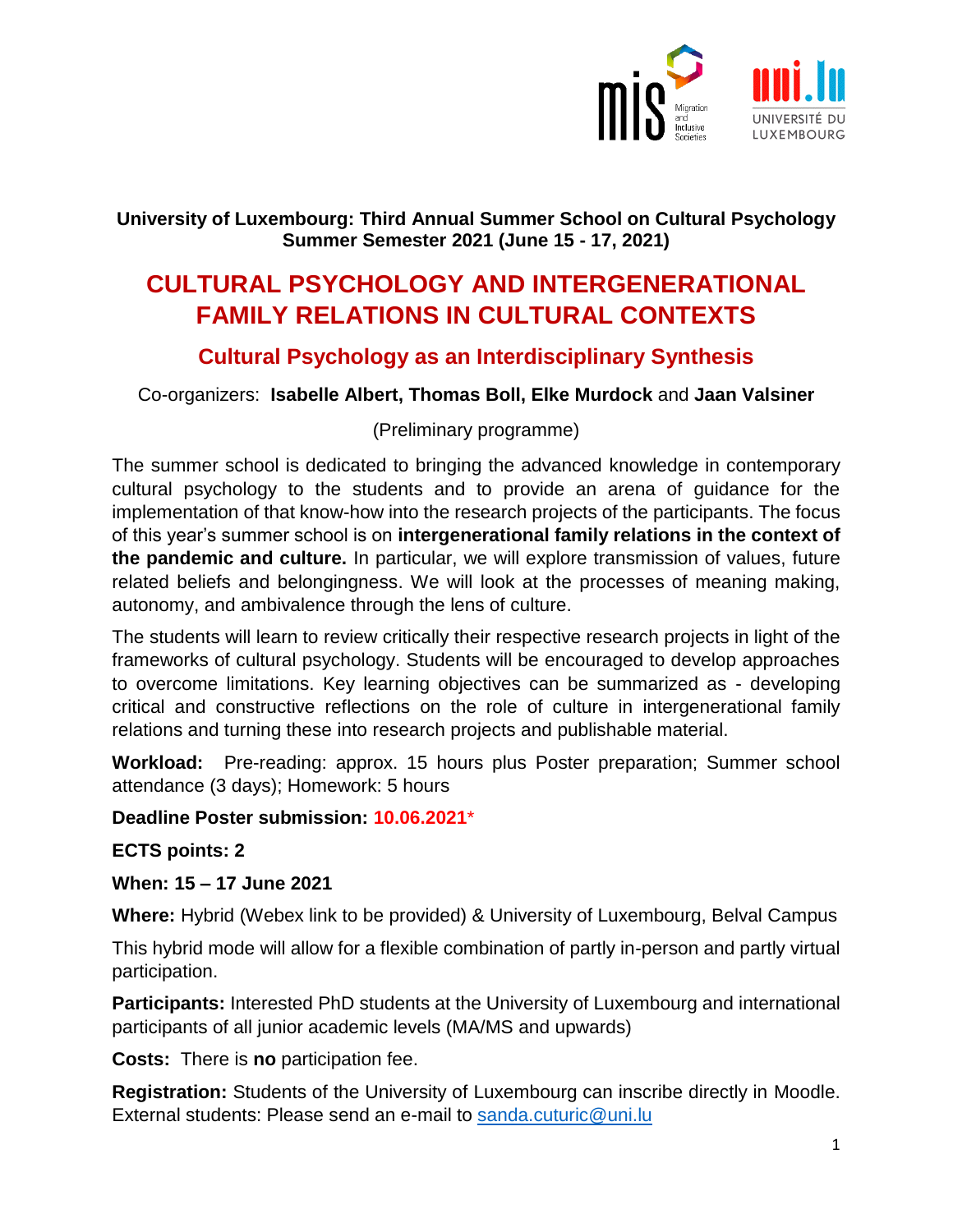\*) Important – *before* the summer school:

Participants are asked to prepare a Poster – outlining their research project (Research question, hypotheses, methodology, results/ expected findings etc.) and to highlight in the discussion section how cultural psychology will add to the major parts of their research project. These Posters will be presented (virtually) and discussed during Day 2 (Limit: 12 Posters).

Please send your poster by **10.06.2021** to **isabelle.albert@uni.lu** 

Note: We will print the posters of the participants attending in person.

#### **Guidelines for Poster Design:**

Given the hybrid presentation mode – we suggest for you to follow a **screen-friendly format.** Please use:

- Landscape
- Divide your Poster into 3 sections and highlight your Key Findings or Questions in the center.
- Don't overload your Poster with information.
- Just remember that the Posters will be shared on screen and make it easy for viewers to follow points.

If you have additional questions – please contact us.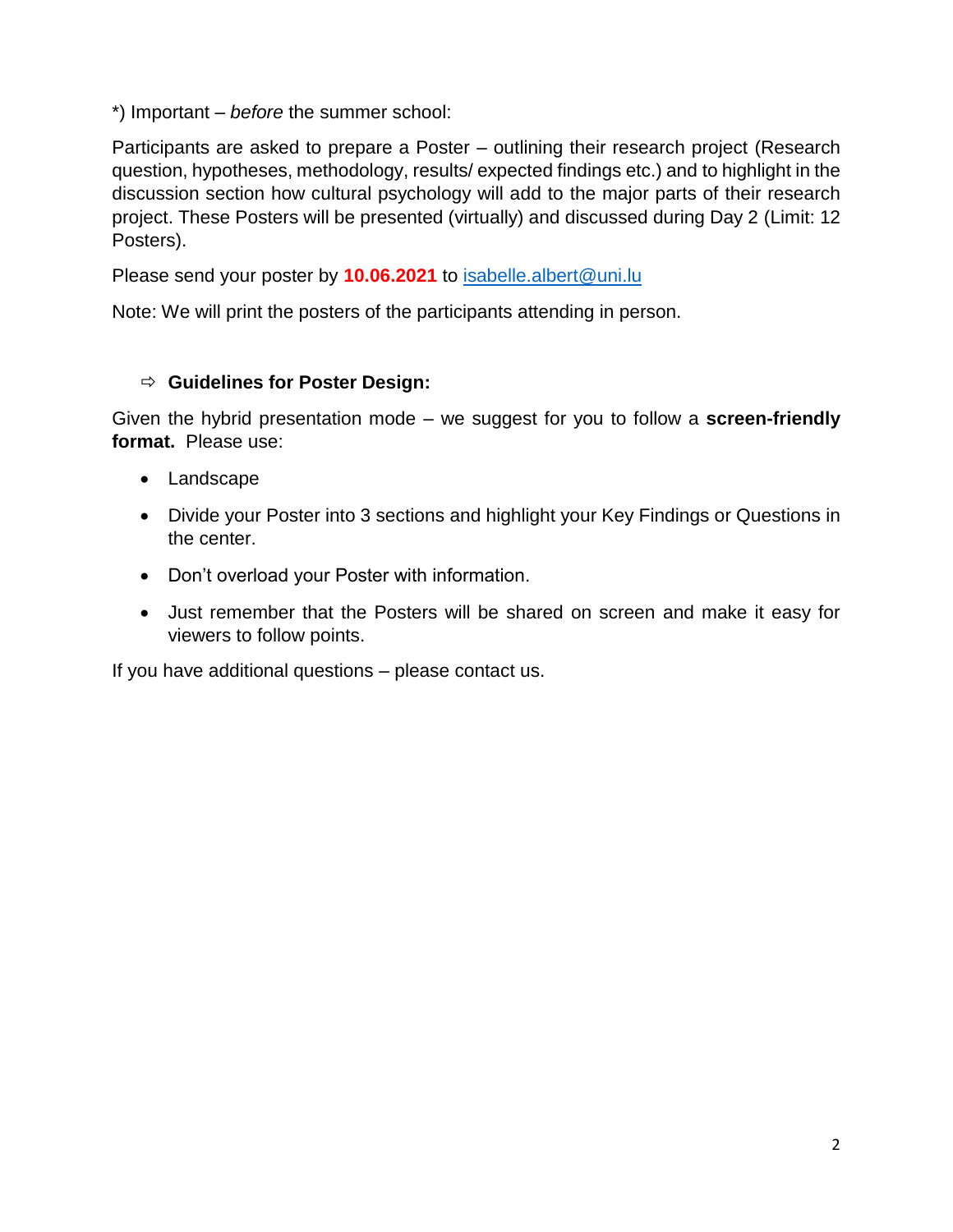

### **SoSe 2021 Third Annual Summer School on Cultural Psychology:**

# **CULTURAL PSYCHOLOGY AND INTERGENERATIONAL FAMILY RELATIONS IN CULTURAL CONTEXTS**

**Cultural Psychology as an Interdisciplinary Synthesis**

| Day 1       | Tuesday 15th June 2021                                                                                                                                                                       |
|-------------|----------------------------------------------------------------------------------------------------------------------------------------------------------------------------------------------|
| 09:30-10:00 | Arrival in Belval, MSH building/ Technical set up                                                                                                                                            |
| 10:00-10:30 | <b>Introductory meeting - Welcome</b><br>Who/When/What/Where - Overall Goal of the Summer School<br>(Dr. Elke Murdock, University of Luxembourg)                                             |
| 10:30-11:30 | Input 1 What is cultural psychology and why has it emerged?<br>Interactive session                                                                                                           |
|             | (Prof. Pina Marsico, University of Salerno, Italy and<br>Prof. Luca Tateo, University of Oslo, Norway)                                                                                       |
| 11:30-12:00 | Discussion and commentaries                                                                                                                                                                  |
| 12:00-13:00 | <b>Lunch Break</b>                                                                                                                                                                           |
|             | Linked - Double Session:                                                                                                                                                                     |
| 13:00-14:00 | <b>Input 2a</b> Contextualizing relationships and development: Families<br>through the lens of culture<br>(Prof. Nandita Chaudhary, University of Delhi, India)<br>(subject to confirmation) |
| 14:00-14:30 | Time for discussion                                                                                                                                                                          |
| 14:30-14:45 | <b>Break</b>                                                                                                                                                                                 |
| 14:45-15:45 | <b>Input 2b</b> Value transmission in childhood – methodological<br>challenges<br>(Prof. Mónica Roncancio-Moreno, Universidad del Valle, Colombia).                                          |
| 15:45-16:15 | Time for discussion                                                                                                                                                                          |
| 16:15-17:00 | Time for reflection on Inputs - Day 1                                                                                                                                                        |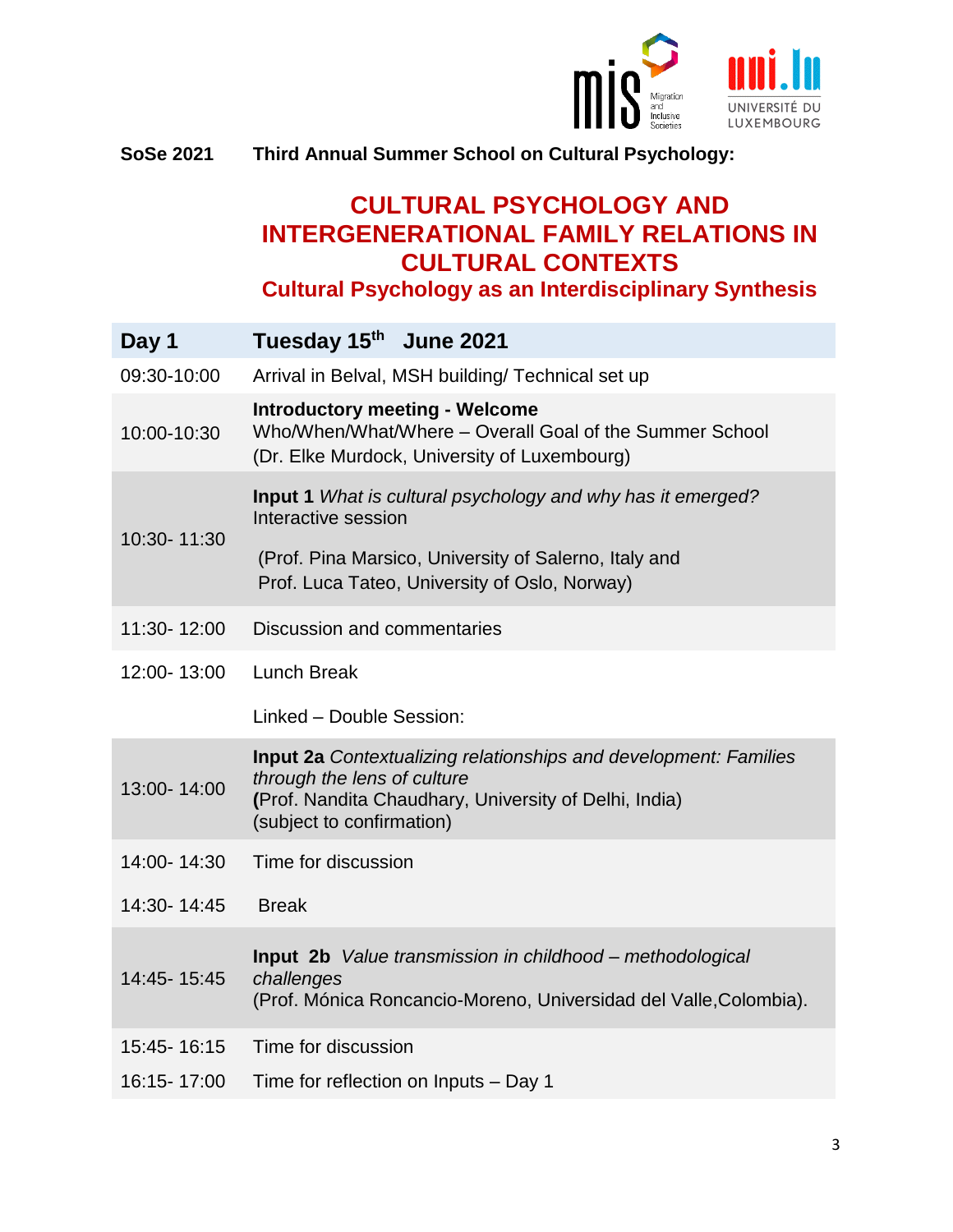

| Day 2           | Wednesday 16th June 2021                                                                                                                 |
|-----------------|------------------------------------------------------------------------------------------------------------------------------------------|
| 09:30-10:00     | Arrival (Hybrid)                                                                                                                         |
| 10:00-11:00     | <b>Key Note</b><br>Future-related beliefs and belongingness during the pandemic<br>(Prof. Frieder Lang, University of Erlangen, Germany) |
| 11:00-12:00     | Commentary & moderated discussion<br>(Prof. Anna Kornadt, University of Luxembourg)                                                      |
| 12:00-13:00     | <b>Break</b>                                                                                                                             |
| $13:00 - 15:00$ | <b>Poster Session 1 (6 Posters)</b>                                                                                                      |
|                 | Note: 20 min per poster – 5 min presentation, 15 minutes discussion.                                                                     |
| 15:00-15:15     | <b>Break</b>                                                                                                                             |
| $15:15 - 16:00$ | <b>Input 3</b> Intergenerational Family Relations– Findings from<br>Luxembourg<br>(Dr. Isabelle Albert, University of Luxembourg)        |
| $16:00 - 18:00$ | <b>Poster Session 2 (6 Posters)</b>                                                                                                      |
|                 | Note: 20 min per poster – 5 min presentation, 15 minutes discussion                                                                      |

| Day 3           | Thursday, 17th June 2021                                                                                                                                                      |
|-----------------|-------------------------------------------------------------------------------------------------------------------------------------------------------------------------------|
| 09:00-09:30     | Arrival                                                                                                                                                                       |
| $09:30 - 10:00$ | <b>Roundtable – Reflections:</b> Views on how culture / intergenerational<br>family relationships can enter into each project – students' reflection<br>on their (re)thinking |
|                 | <b>Input 4</b> – Reflections on Cultural Psychology, Intergenerational<br>10:00 - 11:00 Relations and the Pandemic.<br>(Prof. Jaan Valsiner, Aalborg University, Denmark)     |
| $11:00 - 13:00$ | Working Groups: Break-out sessions based on themes that<br>emerged during Day 2                                                                                               |
| $13:00 - 14:00$ | Lunch                                                                                                                                                                         |
| 14:00 - 15:00   | <b>Reports by Working Groups</b>                                                                                                                                              |
| $15:00 - 16:00$ | Final thoughts – looking back and looking forward                                                                                                                             |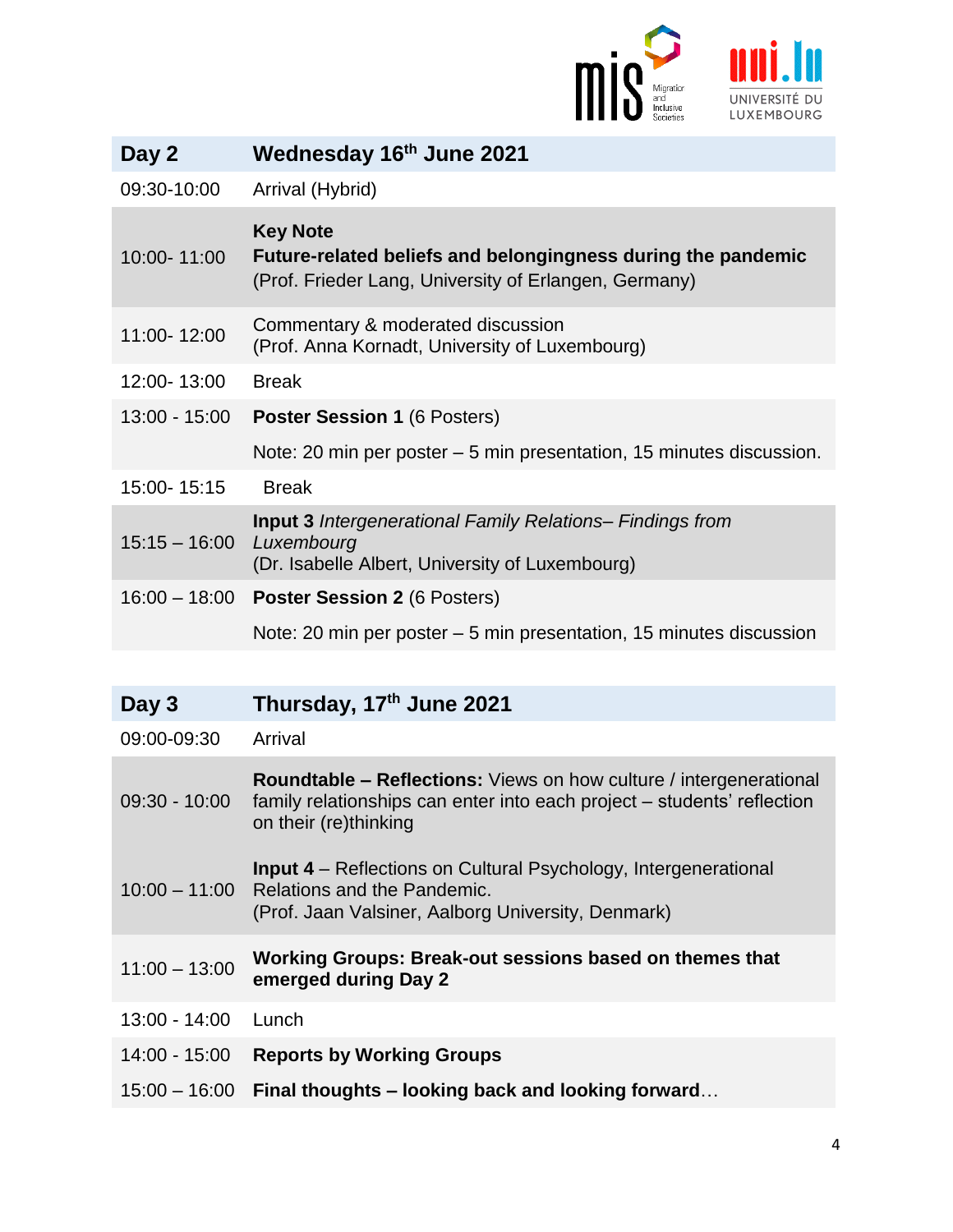#### **Background information on the speakers and organizers:**

**Frieder R. Lang** is a Professor of Psychology and Gerontology, and Director of the Institute of Psychogerontology and Head of the Interdisciplinary Center of Aging Research at the University of Erlangen-Nürnberg (Germany). His research focuses on healthy active ageing, cross-cultural research, social relationships, late life preparation, future perspectives and motivation across adulthood. He has published more than 120 scholarly articles and book chapters. Since 2009, he is a PI on the longitudinal international project **Ageing as Future** funded by the Volkswagen Foundation. Currently, he serves as Editor of **GeroPsych – The Journal of Gerontopsychology and Geriatric Psychiatry**. He is a member of the Editorial Board of **Psychology and Aging**, **European Journal of Ageing**, and the **International Journal of Behavioral Development**. Frieder Lang is a fellow of the **Gerontological Society of America (GSA).** In 2000 and he received the **Paul and Margret Baltes Award** from GSA.

**Giuseppina Marsico** is Associate Professor of Development and Educational Psychology at the University of Salerno (Italy), Affiliated Researcher at Centre for Cultural Psychology, Aalborg University (Denmark), Visiting Professor at PhD Programme in Psychology, Federal University of Bahia, (Brazil) and Honorary Associate Professor in the School of Psychology University of Sydney (Australia). She has 19 years experience as a researcher and has a proven international research network. She is Editor-in-chief of the Book Series *Cultural Psychology of Education* (Springer), *Latin American Voices - Integrative Psychology and Humanities* (Springer), coeditor of SpringerBriefs *Psychology and Cultural Developmental Sciences* (together with Jaan Valsiner) and *Annals of Cultural Psychology*: *Exploring the Frontiers of Mind and Society* (InfoAge Publishing, N.C., USA, together with Carlos Conejo and Jaan Valsiner). She is also coeditor of *Human Arenas. An Interdisciplinary Journal of Psychology, Culture and Meaning* (Springer), Associate Editor of Cultural & Psychology Journal (Sage), Social Psychology of Education (Springer), and member of the editorial board of several international academic journals, (e.g., IPBS- Integrative Psychological & Behavioral Science, Springer). E-mail: [pina.marsico@gmail.com](mailto:pina.marsico@gmail.com)

**Luca Tateo** is Associate Professor in Qualitative Research at the University of Oslo and visiting Associate Professor at the Federal University of Bahia, Brazil. His current research interests cover the general areas of ecosystemic approach to psychology; social psychology; cultural psychology of education; art and affect; the study of imagination as higher psychological process; the affective logic and the aesthetic dimension of psychic life; the cultural mediation of grief; the epistemology, methodology and history of psychological science; the epistemic injustice in multicultural contexts. He is Co-editor in Chief of the Journal *Human Arenas. An Interdisciplinary Journal of Psychology, Culture, and Meaning,* Springer, and editor in Chief of the book series *"Innovations in Qualitative Research*", Information Age Publishing, USA." E-mail: [luca.tateo@isp.uio.no](mailto:luca.tateo@isp.uio.no)

**Mónica Roncancio Moreno** is Professor of Psychology at the Universidad del Valle, Colombia. She holds a Master degree in Psychology from the Universidad del Valle, Colombia and a PhD in Processes of Human Development and Health from the Universidade de Brasilia, Brazil. Her research focus is on self-development and the emergence of human values in transitions period. Her theoretical background is cultural psychology and Dialogical Self Theory. E-mail: [monica.roncancio@upb.edu.co;](mailto:monica.roncancio@upb.edu.co) [monikarm83@gmail.com](mailto:monikarm83@gmail.com)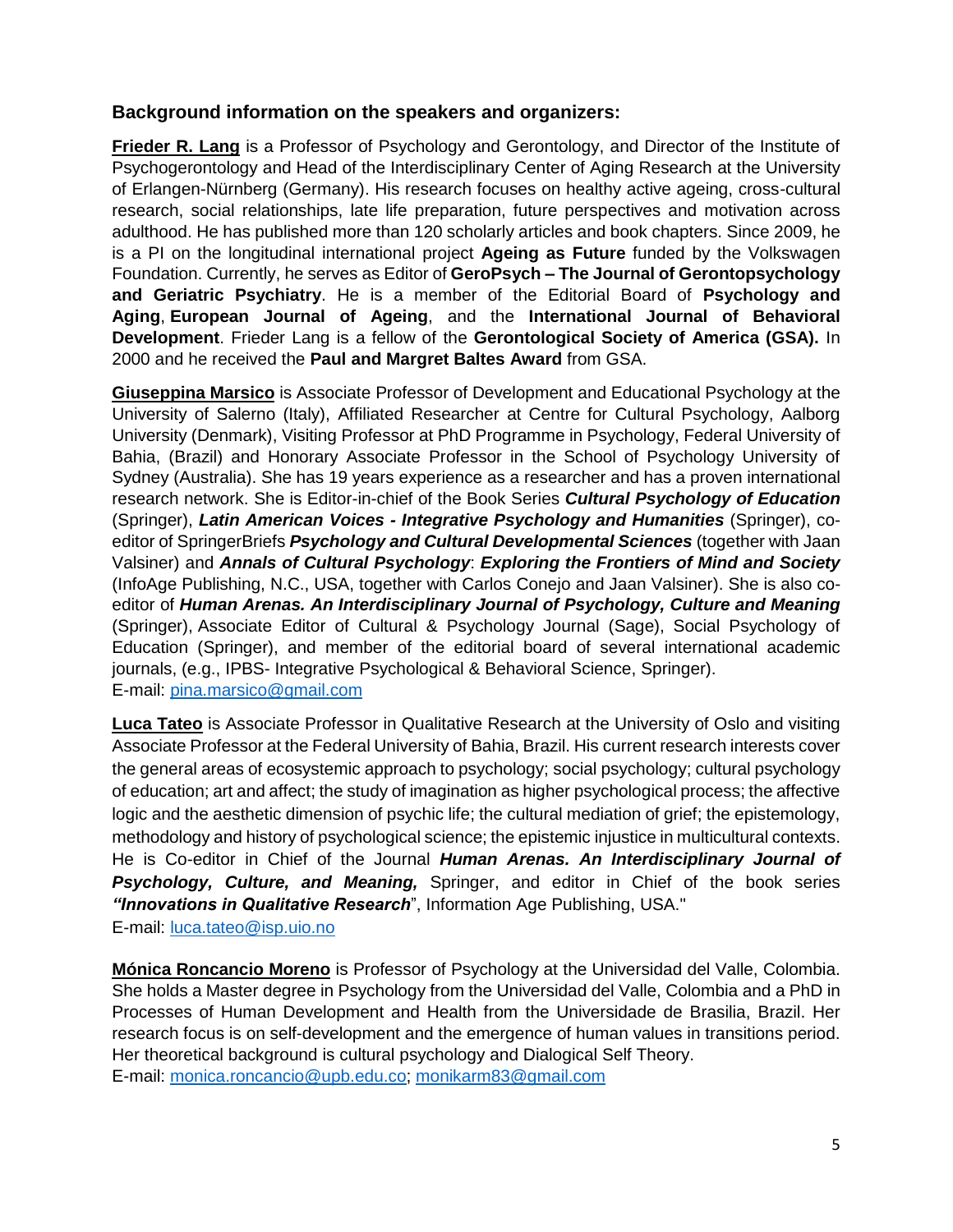#### **Organizers / University of Luxembourg**

**Jaan Valsiner** is a cultural psychologist with a consistently developmental axiomatic base that is brought to analyses of any psychological or social phenomena. He is the founding and current editor (1995) of the Sage journal, *Culture & Psychology*. He is currently **Professor at the Centre of Cultural Psychology** at Aalborg University, Denmark. He has published and edited around 50 books, the most pertinent of which are *The guided mind* (Cambridge, Ma.: Harvard University Press, 1998), *Culture in minds and societies* (New Delhi: Sage, 2007), *Invitation to Cultural Psychology* (London: Sage, 2014) and *Ornamented lives* (Charlotte, NC: Information Age Publishing, 2018). He has been awarded the *Alexander von Humboldt Prize* of 1995 in Germany, and the *Hans-Kilian-Preis* of 2017, for his interdisciplinary work on human development, and *Senior Fulbright Lecturing Award* in Brazil 1995-1997, and the **APA Outstanding International Psychologist Award** of 2020. He has been a visiting professor in Brazil, Japan, Australia, Estonia. Germany, Italy, Luxembourg, United Kingdom, and the Netherlands. In November 2017 he was elected to be an International Member of the Estonian Academy of Sciences. E-mail: [jvalsiner@gmail.com](mailto:jvalsiner@gmail.com)

**Isabelle Albert** is a research scientist at the University of Luxembourg, Institute of Life-Span Development, Family and Culture, Department of Behavioral and Cognitive Sciences (DBCS). Her main research interests are in the field of life-span developmental psychology with a special focus on intergenerational family relations in the context of migration. She has co-authored with Dieter Ferring and Jaan Valsiner several texts, including *Trans-Generational Family Relations, Investigating Ambivalences* (Charlotte, NC: Information Age Publishing, 2018). She was PI of the FNR-funded project on **"Intergenerational Relations in the light of Migration and Ageing (IRMA)"** and MC Member of the COST Action IS1311 INTERFASOL ("Intergenerational Family Solidarity Across Europe"). Her current projects involve the **PAN-VAL project** on active ageing of Luxembourgers and non-Luxembourgers, financed by the Ministry of Family and Integration, as well as the FNR-funded **CRISIS project** on "Correlates of Resilience in the context of Social Isolation in Seniors". She is further involved in the H2020 project **MIMY** on Migrant Youth Integration (led by Prof. Dr. Birte Nienaber). She is associate editor of **GeroPsych - The Journal of Gerontopsychology and Geriatric Psychiatry**, co-editor of the **Human Development Series at IAP**, member of the editorial board of the Sage Journal **Culture & Psychology** and of the **Journal of Intergenerational Relationships**. She is a Member of the **EFPA Board on Cultural and Ethnic Diversity** and Convenor of the **EFPA SC Geropsychology**. E-mail: [isabelle.albert@uni.lu](mailto:isabelle.albert@uni.lu)

**Thomas Boll** was Assistant Professor in life-span developmental psychology and Geropsychology at the University of Luxembourg, Institute of Life-Span Development, Family and Culture, Department of Behavioral and Cognitive Sciences (DBCS). His research areas refer to inter-generational relationships, subjective well-being in adulthood, and care giving for older people. Special foci include emotional quality adult child-parent relationships, emotional ambivalence in elder care, use of technological and personal means to manage age-related declines, and cultural factors in dealing with age-related losses. Cultural psychological perspectives increasingly supplement emotion and action theoretical approaches to these topics. He has headed the Master of Gerontology. Together with Dieter Ferring and Jaan Valsiner he has edited *Cultures of Care in Ageing* (Charlotte, NC: Information Age Publishing, 2018). He is a member of the editorial board of *GeroPsych: The Journal of Gerontopsychology and Geriatric Psychiatry* and of the Scientific Board of *Human Arenas: An Interdisciplinary*  Journal of Psychology, Culture, and Meaning. E-mail: [thomas.boll@uni.lu](mailto:thomas.boll@uni.lu)